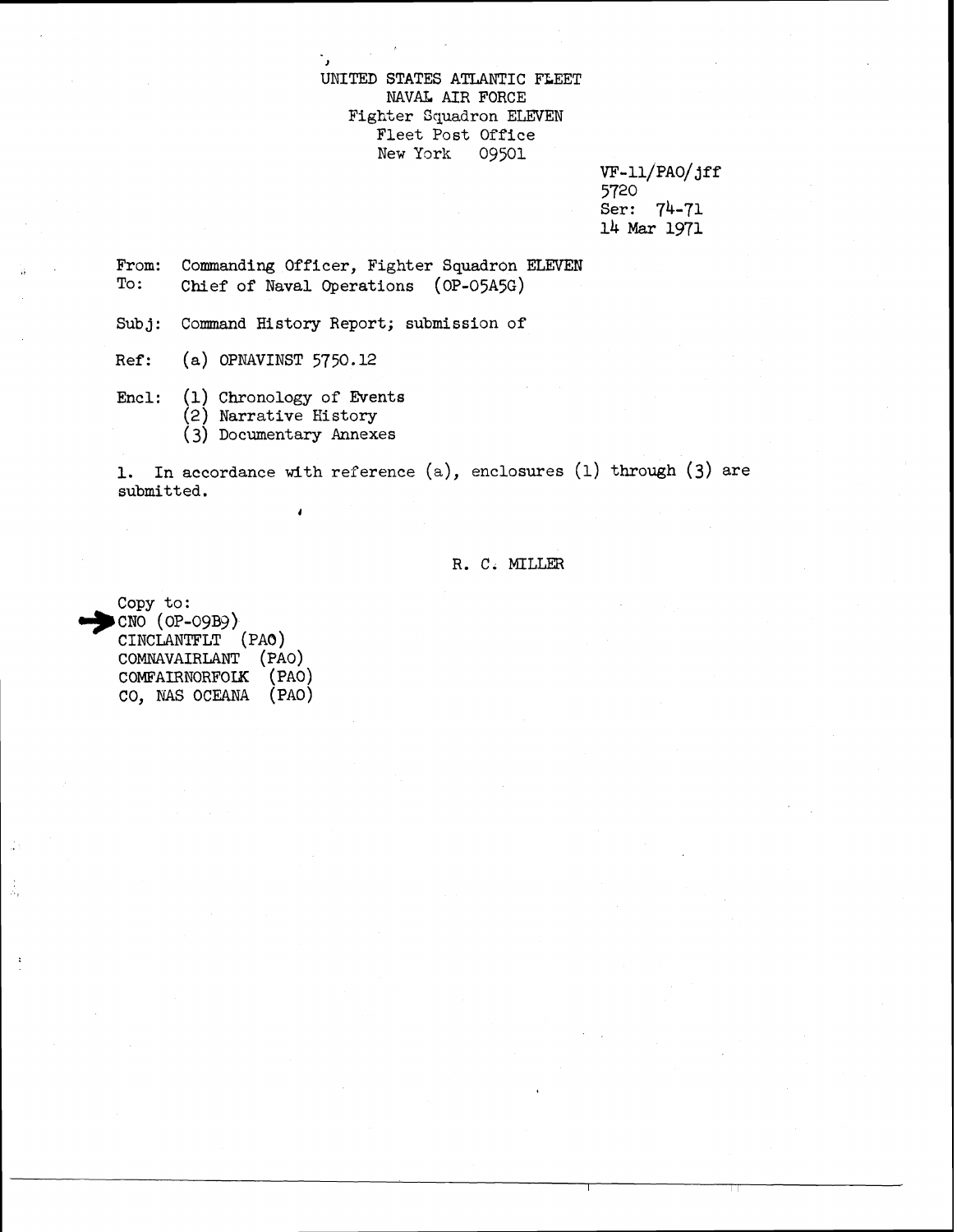#### COMMAND HISTORY REPORT

1. Chronology of Events

1 Jan to *5* Jan 1970

5 Jan to 10 Jan 1970

10 Jan to 20 Jan 1970

The Red. Rippers visited Cannes, France through the Holidays.

Aboard USS FORRESTAL, the squadron operated in the easter.1 Mediterranean.

The squadron visited Valletta, Malta

20 Jan to 27 Jan 1970 Aboard USS FORRESTAL, the squadron operated in the Ionian Sea. An aircraft was lost at sea with no An aircraft was lost at sea with no casualties.

27 Jan to 31 Jan 1970 USS **'FOBRESTAL** anchored at Souda Bay. **The** squadron detczhed **four** aircraft ashore for Air Combat Maneuvering training.

31 Jan to 6 Feb 1970 Exercise National Week was conducted with USS F. D. ROOSEVELT (CVA-42). On 5 February an aircraft made a barricade arrestment on board **COS** FORRESTAL with no casualties **<sup>a</sup>**

*6* Feb to 16 Feb 1970

Aboard **USS** FORRESIIAL, the squadron operated in the Ionian Sea.

The squadron visited Treiste, Italy.

Aboard USS FORRESTAL, the squadron operated in the Western **MED.** 

**The** squadron visited Barcelona, Spain

Aboard USS FORRESTAL, the squadron operated in the Western Mediterranean. A Navy **Leame** Cruise was held on 19 March.

The squadron visited Cannes, France.

Aboard **USS** FORRESTAL, the squadron operated in the Ionian Sea.

USS FORRESTAL anchored at Argostoli Bay, Greece.

Aboard USS FORRESTAL, the squadron operated in the Ionian Sea.

**The** squadron visited Valletta, Malta.

Enclosure (1) to VF-11 ltr Ser 74-71 dtd 14 Mar 1971

20 Apr to 30 Apr 1970

The squadron visited Athens, Greece

17 Feb to 21 Feb 1970

21 Feb to 1 Mar 1970

2 Mar to 9 Mar 1970

10 Mar to 19 Mar 1970 19 Mar ta **25** Mar 1970

26 Mar to 1 Apr 1970

1 Apr to 9 Apr 1970

9 Apr to **15** Apr 1970

15 Apr to 20 Apr 1970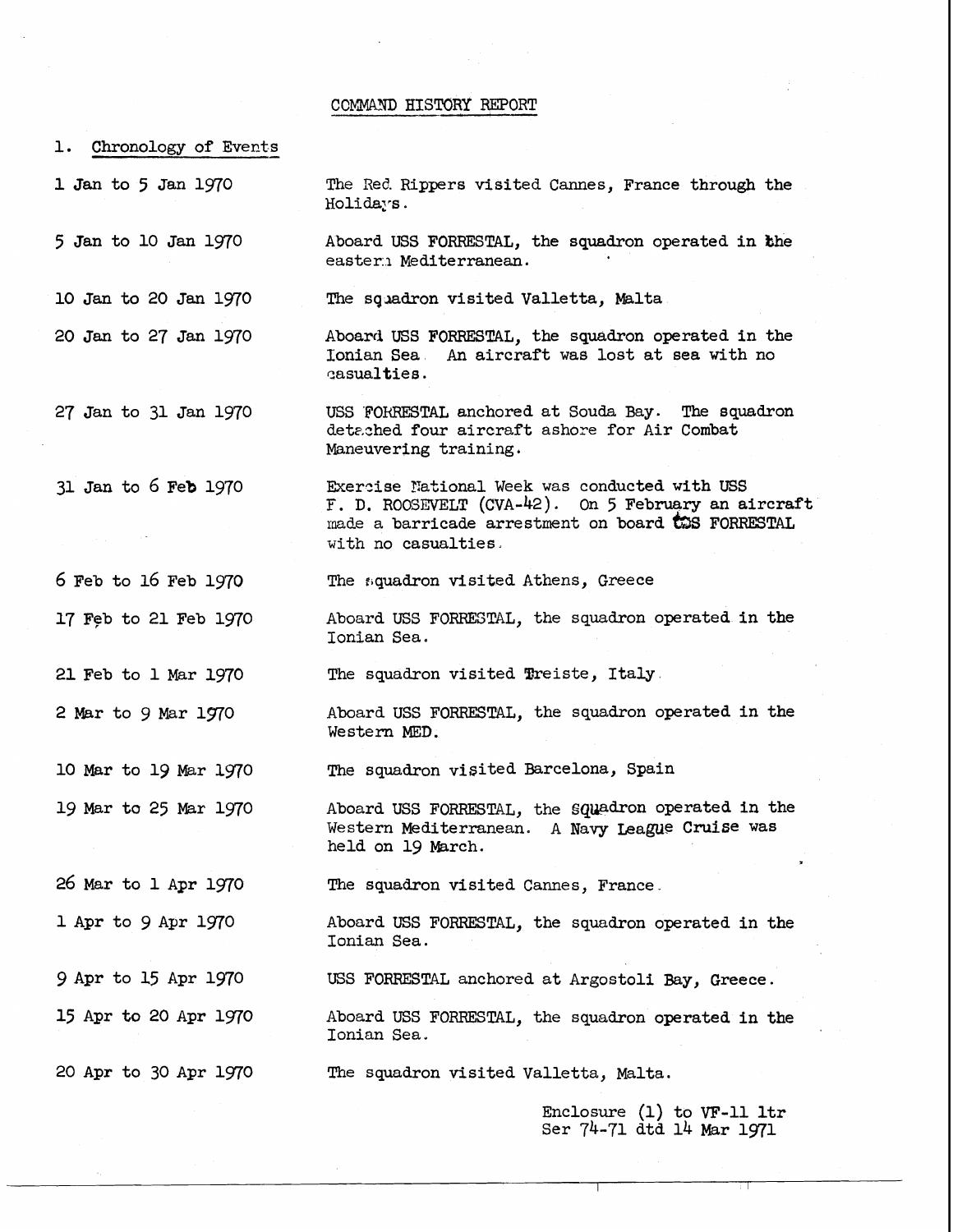| 1 May to 7 May 1970    | Aboard USS FORRESTAL, the squadron<br>operated in the Ionian Sea with the<br>British Carrier, HMS HERMES.                                                  |
|------------------------|------------------------------------------------------------------------------------------------------------------------------------------------------------|
| 7 May to 17 May 1970   | The squadron visited Athens, Greece.                                                                                                                       |
| 17 May to 24 May 1970  | Aboard USS FORRESTAL, the squadron operated<br>in the Ionian Sea.                                                                                          |
| 24 May to 27 May 1970  | USS FORRESTAL anchored at Argostoli Bay, Greece.                                                                                                           |
| 28 May to 2 June 1970  | The squadron visited Corfu, Greece.                                                                                                                        |
| 3 June to 11 June 1970 | Aboard USS FORRESTAL, the squadron operated<br>in the Ionian Sea and participated in<br>Exercise Dawn Patrol.                                              |
|                        | 12 June to 18 June 1970 Aboard USS FORRESTAL, the squadron operated<br>off the coast of Israel and Egypt during the<br>Jordanian Crisis.                   |
|                        | 18 June to 21 June 1970 USS FORRESTAL enroute to Naples, Italy.                                                                                            |
|                        | 21 June to 24 June 1970 The squadron visited Naples, Italy.                                                                                                |
|                        | 25 June to 28 June 1970 The squadron visited Barcelona, Spain.                                                                                             |
| 28 June to 8 July 1970 | USS FORRESTAL enroute to Norfolk. The traditional<br>Air Wing fly off occurred on 7 July.                                                                  |
| 9 July to 15 Nov 1970  | The<br>The squadron was based ashore at NAS Oceana.<br>Change of Command was held on 31 July, with<br>CDR Ronald C. MILLER relieving CDR William E. GREER. |
| 13 Aug to 30 Aug 1970  | The squadron deployed a detachment to NAS<br>Key West for alert duty.                                                                                      |
| 6 Sep to 11 Sep 1970   | The squadron deployed a detachment to Pt. Mugu,<br>California to participate in a VX-4 AGILE Missile<br>project.                                           |
| 3 Oct to 5 Oct 1970    | The squadron CARQUALED aboard USS FORRESTAL.                                                                                                               |
| 17 Oct to 20 Oct 1970  | The squadron CARQUALED aboard USS FORRESTAL.                                                                                                               |
| 16 Nov to 7 Dec 1970   | Based aboard USS FORRESTAL, the squadron operated<br>in the western Atlantic.                                                                              |
| 8 Dec to 31 Dec 1970   | The squadron was based ashore at NAS Oceana.                                                                                                               |

 $\bar{\beta}$ 

Enclosure (1)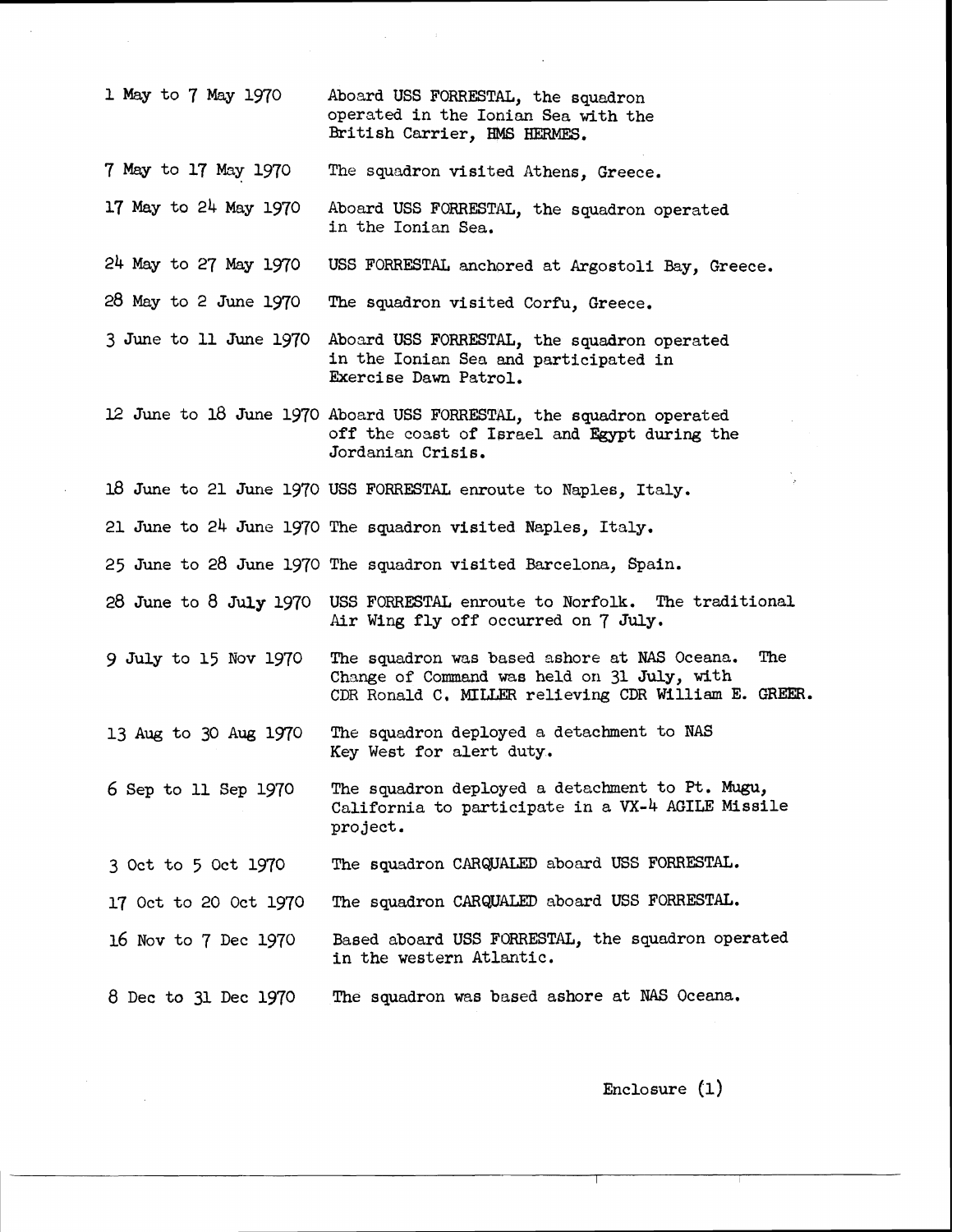## Basic Narrative

World Famous Red Rippers--Fighter Squadron ELEVEN 1970 *The* history of the World Famous Red Rippers began in 1927. Though having **had** several designations, the Red Rippers remain the oldest continuously operating fighter squadron in the Navy. While originally designated as Fighter Squadron FIVE they have kept the original name and insignia. The Red Ripper insignia consists of a boar's head adopted from the Gordon's gin bottle, a string of bologna, and a dark shleld beneath the boar's head emblazoned with a red lightning bolt and two red balls. This insignia is familiar to both military and civilian personnel at home and abroad. For forty-four years, squadron plaques **and** insignias have been left wherever the Red Rippers have traveled.

Achieving many awards, setting countless records, and establishing themselves as professional aviators, the Red Rippers have become truly World Famous. The Red Rippers of 1970 have continued to add to this fine history.

Deployed to the Mediterranean in **USS FORRESTAL,** the Red Rippers celebrated Christmas and New **Year's 1970** while anchored in **Cannes,** France, **On**  the 5th of January the ship departed **Cannes** for **Malta,** conducting flight operations enroute. After visiting Malta, operations were resumed in the Ionian Sea. On the **20th** of January, an aircraft was lost at sea due to hydraulic failure of both Power Control systems. The pilot, LCDR 1 and the Radar Intercept Officer, LCDR , ejected safely over the Northern Ionian Sea. During the same period of operations, the Command**ing** Officer, CDR W, E. **GREW,** and his Radar Intercept Officer, LCDR made the 148,000th arrested landing on **USS FORRESTAL.** 

> Encl (2) to **VF-11** ltr Ser 74-71 dtd 14 **MAR** 1971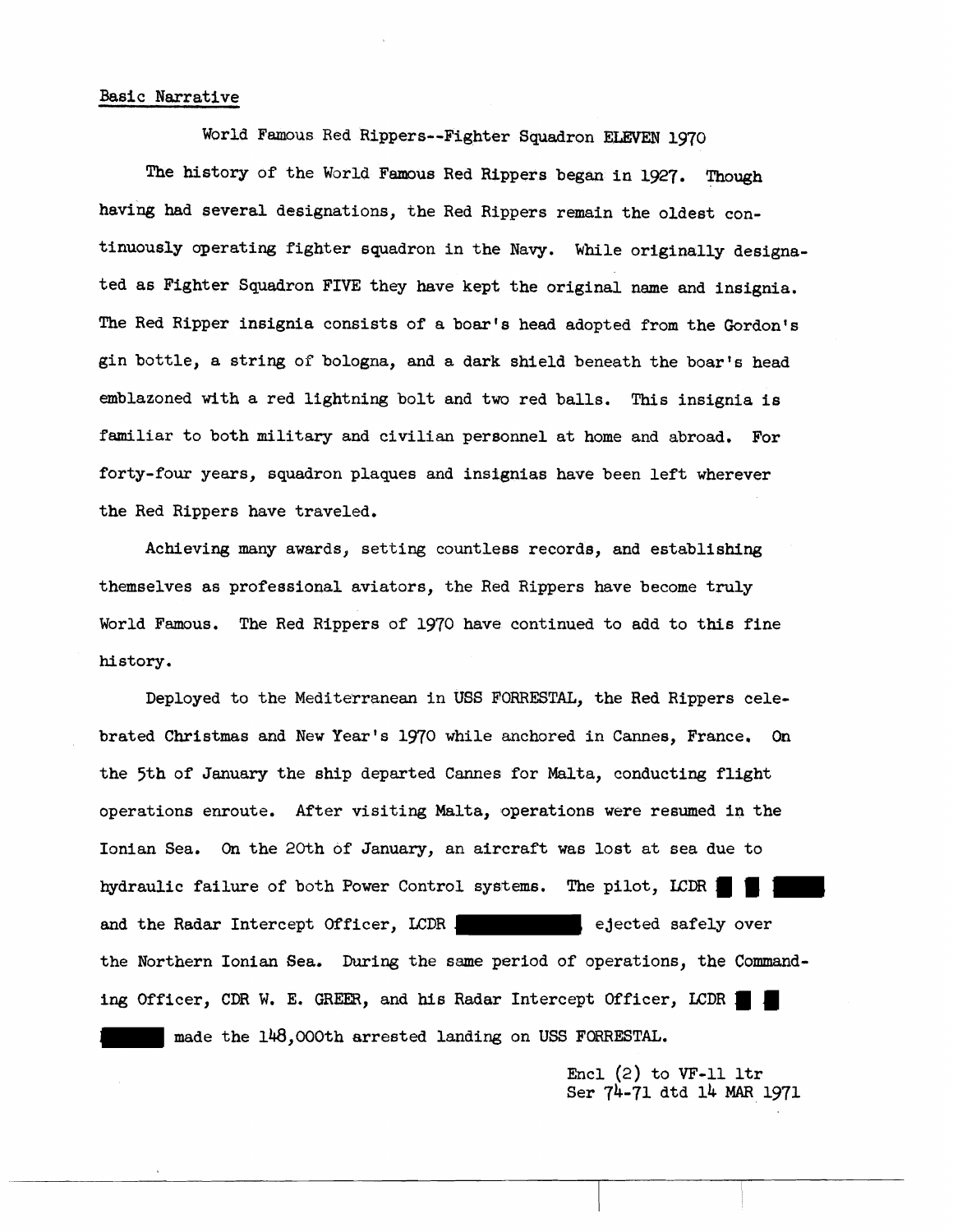On the 27th of January, at anchor in Souda Bay, Crete, the squadron sent a detachment of airtraft ashore for air-to-air combat training with Attack Squadron TWO ORE SIX'S Ah-E'S. Early in February USS **FORRESTAL** with  $VF-11$  aboard participated in a joint exercise with USS ROOSEVELT (CVA-42). On the 5th of February after loss of a right wheel, LT  $\blacksquare$  and Radar Iatercept Officer, LTJG subsettlede a barricade engagement on board USS FORRESTAL. No injuries were involved. In the next port of call, Athens, Greece, the squadron held a party for all the officers and their wives. On 16 February USS FORRESTAL departed Athens and continued operations in the Ionian Sea, concentrating on air intercept training. At the end of February, USS FORRESTAL anchored zt Trieste, Italy.

The beginning of March found USS FORRESTAL conducting operations in the Ionian Sea while proceeding west through the MED enroute to Barcelona, Spain. A Navy League Cruise was conducted on the 19th, and subsequently, operations were continued in the western MED. Many service hops were conducted in order to provide important training for USS FORRESTAL's defenses. During this period AMH3 **s** is potted a submarine trailing the ship, and was commended by RRDM HOUSE, COMCARIIIV FOUR, for his alertness on watch. The end of March and the beginning of April found the squadron enjoying another visit to the fascinating port of Cannes. While in port, United States Senators Strom Thurmond, Birch Baye, and Charles Percy visited the ship. The ship departed Cannes on the 1st of April and operated in the Ionian Sea. Just prior to entering anchorage at Argostoli, Greece, on the gth, *a* detachment from the squadron was sent to NAF Signonella, Sicily, for more air-to-air combat training. Over-lend and over-water low level NAV/ATTACK routes were flown in conjunction with ACM training and on the last day a coordinated Alph strike was conducted against Panchino target. The operation proved

Enclosure (2)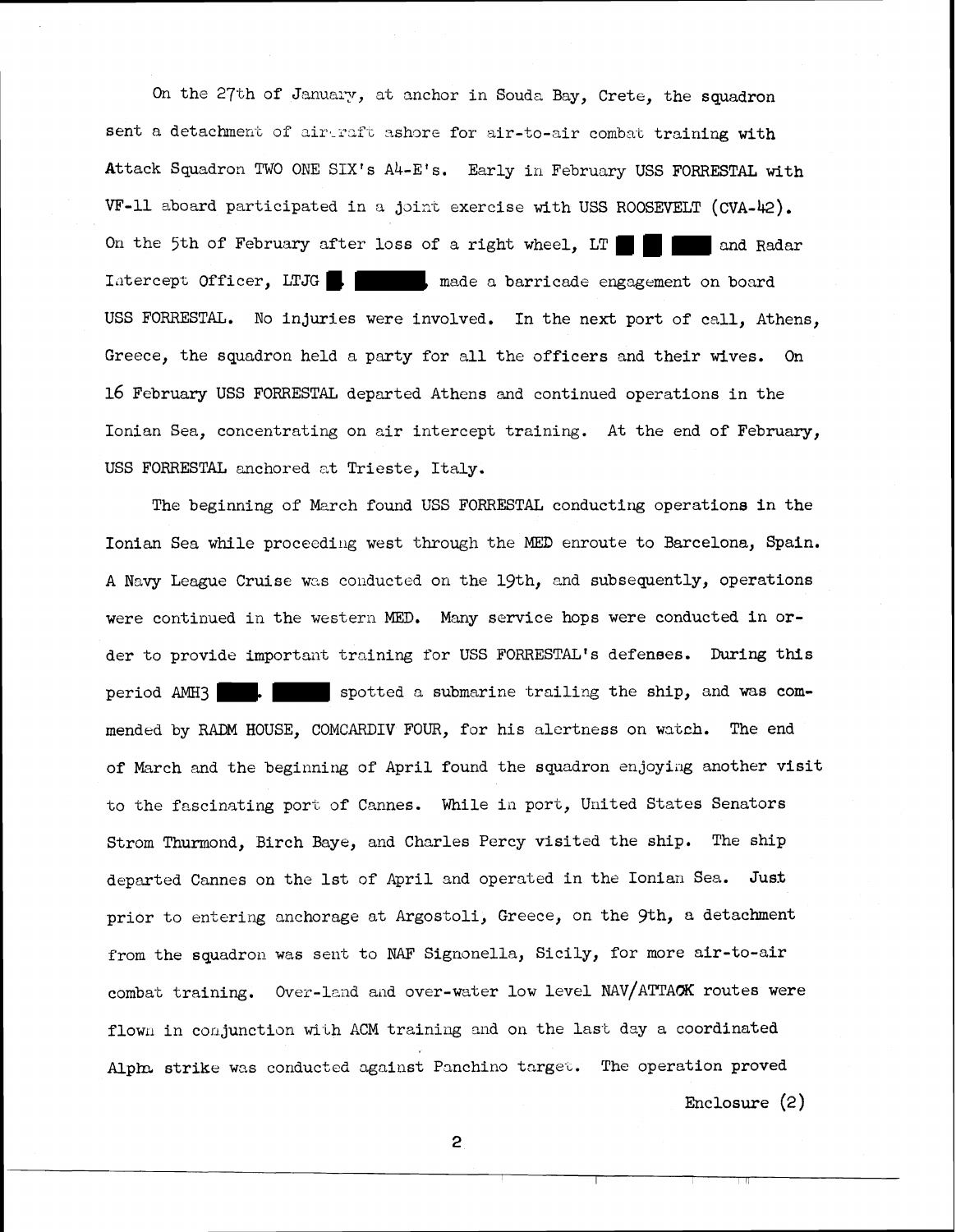highly successful and provided necessary training that could not have been provided during normal shipboard operations. During the last of April and throughout the month of May, operations were conducted in the Ionian **Sea** with the British Carrier HMS HERMES. A short anchorage in Argostoli was followed with a port visit to Athens from the 7th to the 17th of May. After operating in the Ionian Sea from the 17th to the 28th of May, the Red Rippers enjoyed a port visit in Corfu. Greece until the 3rd of June. Operations commenced again in the Ionian Sea, and the Red Rippers participated in Exercise Dawn Patrol which included units from many NATO countries.

With the rise of the Jordanian Crisis, USS FORRESTAL moved east and **conducted** operations off the coast of Israel and Egypt. As the crisis quieted down, **USS** FORRESTAI, **proceeded** first to Naples, Italy, for a three day visit, and **then** to Eercelona, Spain, arriving the 24th of June. The turnover to YSS SARATOGA (CVA-60) was conducted on June 28th and USS FORRESTAL proceeded back to the United States.

On the 7th of July, CDR GREER led Fighter Squadron ELEVEN in the traditional fly-eff to NAS OCEANA. USS FORRESTAL arrived in Norfolk on the 8th of July and the squadron moved ashore to **NAS** CCEANA the following day. Very few flights were conducted during the remainder of the month of July due to the squadron stand-down. During this period air crews attended various schools in an effort to increase their professional knowledge.

On the 31st of July, CDR R. C. MILLER relieved CDR W. E. GREER at a Red Ripper Change of Command ceremony held at NAS OCEANA. The position of Executive Officer was filled by CDR A. M. LINDSEY.

Unable to obtain additional quotas for the West Coast "Top Gun" School, the junior officers of Fighter Squadron ELFVEN decided to create their own syllabus of air-to-air combat tactical training--"Mini Top Gun." **en** the 13th

Enclosure (2)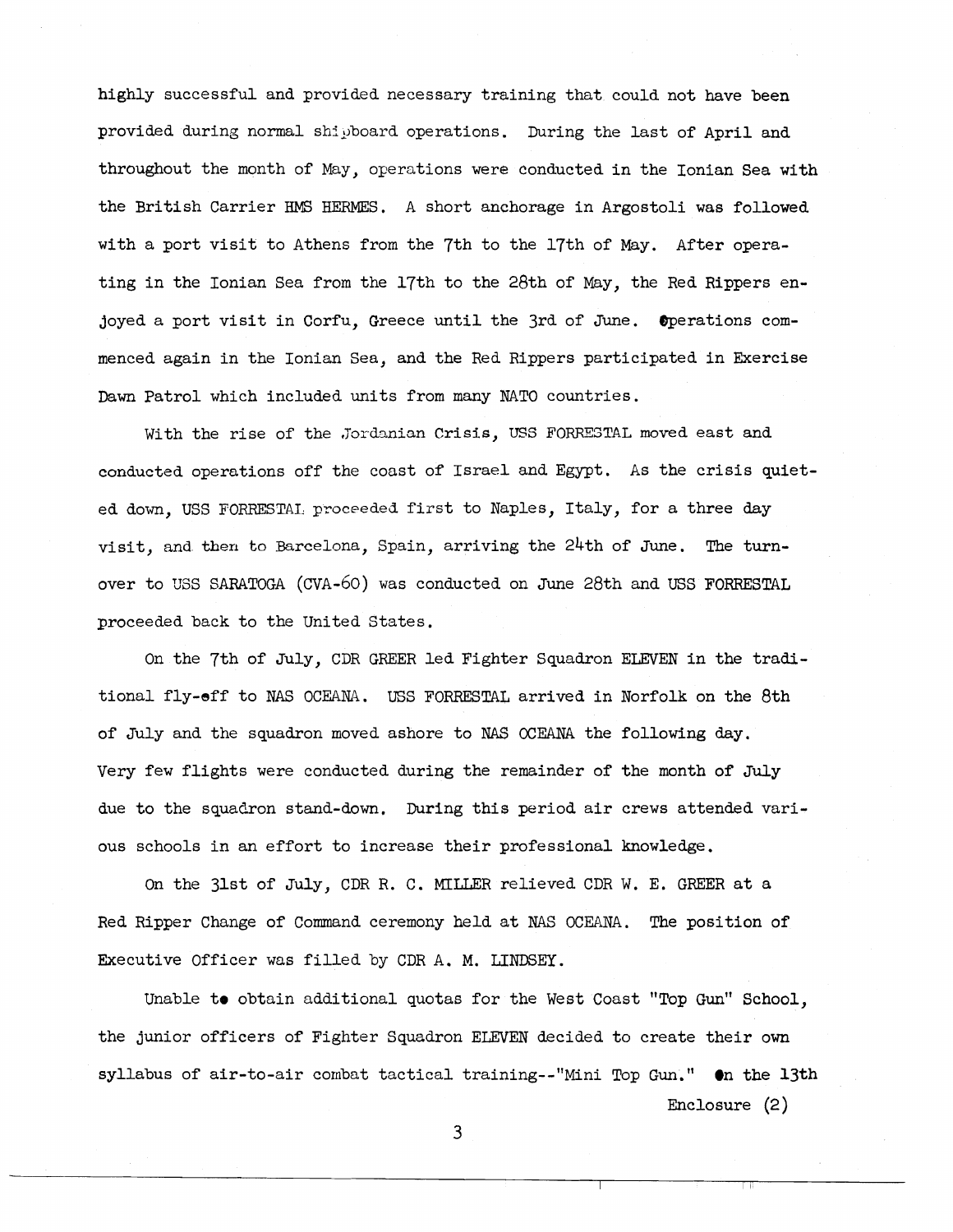of August the Red Rippers sent a detachment to NAS Key West for "hot pad" duty. While there, nuch of the "Mini Top Gun" ground training was conducted to prepare the Red Ripper air crews for the concentrated air-to-air combat training scheduled to follow. Air operations at Key West were considered highly successful; fifty valuable training sorties oriented towards air conbat were completed,

September began with the Red Rippers sending a detachment to Point **Mugu,**  California to take part in a **VX-4** Agile Misgile Developement Project . The Red Rippers were the only East Coast squadron to participate. The project was conducted on the Pacific Missile Range and exercised employment of **Phan**tom II fighter tactics against F-86H aircraft simulating Soviet Bloc aircraft. With this project culminating the "Mini Top Gun" program, the detachment returned to **NAS** OCEANA on the 11th of September.

In September LCDR  $\blacksquare$   $\blacksquare$  of the Red Rippers completed liaison efforts with the U.S. Air Force at Langley AFB, and an Air Combat Training Syllabus involving the Air Force F-106's commenced, The Red Rippers were the first in the OCEANA area to participate in air-to-air combat with U.S. Air Force F-106's. The "Mini Top Gun" project and the F-106 ACM syllabus greatly enhanced the air crew'sproficiency and professionalism in air combat maneuvering. During the last of September, with fewer outside commitments and increaeed aircraft availability, the sqyadron was able to conduct a conventional weapons and field carrier landing practice syllabus.

In response to the October Mid-East crisis, the Red Rippers carrierqualified all pilots during the first week of the month while on sea-trials, rather than during the letter part of the month as was previously scheduled. The shipboard commitments afforded an opportunity to complete the air intercept syllabus. Efforts were hampered by low aircraft availability and ship-

Enclosure (2)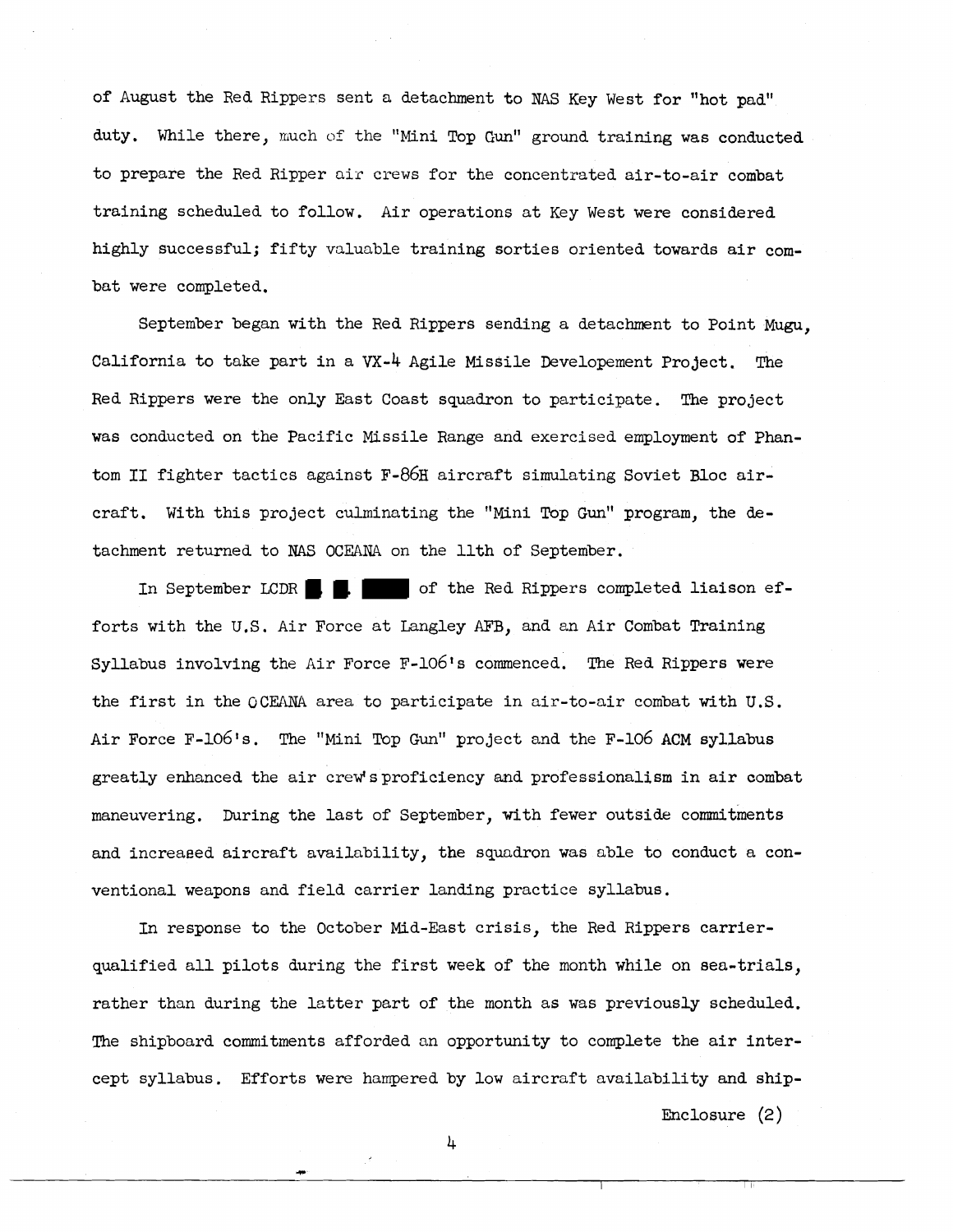board scheduling problems. During the end of October and the beginning of November the majority of tiaining was devoted to conventional weapons and field carrier landing practice in prepsration for the short deployment scheduled for the end of November and early Becember. During this period of time USS FORRESTAL operated in the western Atlantic. On the 7th of December **MAS** , Air Force Exchange pilot (member of the Red ~ippers), landed on board **USS** FORRESTAL with **LTCOL ,** also an Air Force Exchange pilot (member of Commander-U. S. Second Fleet STAFF.) This **was** the first time aboard USS FORRESTAL, and possibly the first time aboard any attack carrier, that an all Air Force crew landed an F-4 Phantom I1 on a carrier.

On the 18th of December, LCDR  $\blacksquare$   $\blacksquare$  was commended and awarded the Navy Achievement medal for coordinating the air-to-air combat training between COMFAIRNORFOLK and the Air Force at Lmgley AFB. Training was minimal in December due to low aircreft availability and Christmas leave, which began on the 18th. During this period the Red Rippers relaxed and enjoyed the holidays with their families. On the 28th the sqyadron resumed flight operations, **and** concentrated heavily on field carrier landing practice. With the closing of the year Fighter Squadron **ELFVEN** was ready for the **MEP** deployment scheduled for early January of 1971 aboard **USS** FORRESTAL.

Enclosure (2)

Ш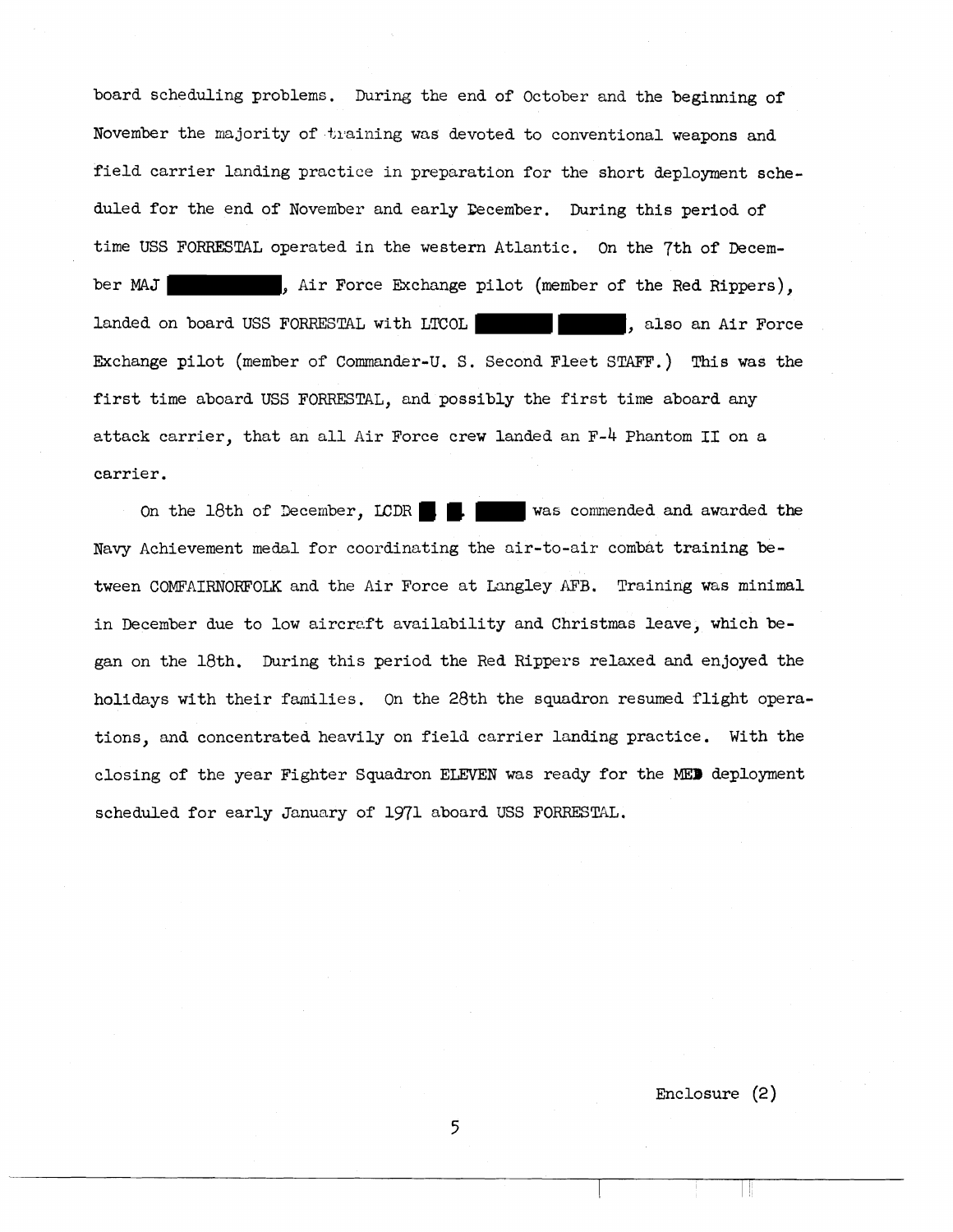**d) FLIGHT INFORMATION** 

| d)<br>FLIGHT INFORMATION |                |              |                       |                 |             |                      |                |        |                   |                          |
|--------------------------|----------------|--------------|-----------------------|-----------------|-------------|----------------------|----------------|--------|-------------------|--------------------------|
| MONTH                    | TOTAL<br>HOURS | DAY<br>HOURS | <b>NIGHT</b><br>HOURS | TOTAL<br>HOPS   | DAY<br>HOPS | <b>NIGHT</b><br>HOPS | CARRIER<br>DAY |        | LANDINGS<br>NIGHT | CATAPULT<br><b>SHOTS</b> |
| JAN                      | 341.4          | 254.9        | 86.5                  | 238             | 184         | 54                   | 159            |        | 53                | 516                      |
| FEB                      | 295.3          | 208.4        | 86.9                  | 18 <sub>9</sub> | 150         | 39                   | 147            |        | 37                | 185                      |
| <b>MAR</b>               | 349.9          | 265.4        | 84.5                  | 229             | 169         | 60                   | 156            | $\int$ | 60                | 216                      |
| APR                      | 443.1          | 343.9        | 99.2                  | 298             | 227         | 71                   | 178            |        | 78                | 256                      |
| MAY                      | 354.7          | 259.7        | 95.0                  | 228             | 147         | 81                   | 180            |        | 64                | 544                      |
| JUN                      | 274.6          | 245.4        | 29.2                  | 172             | 149         | 23                   | 124            |        | 23                | 152                      |
| <b>JUL</b>               | 96.7           | 96.7         | $\circ$               | 58              | 58          | $\circ$              | $\circ$        |        | $\circ$           | $\circ$                  |
| AUG                      | 164.7          | 150.3        | 14.4                  | 128             | 117         | 11                   | $\circ$        |        | $\circ$           | $\circ$                  |
| <b>SEP</b>               | 290.8          | 264.8        | 26.0                  | 267             | 241         | 26                   | $\circ$        |        | $\circ$           | $\circ$                  |
| OCT                      | 225.7          | 140.6        | 85.1                  | 208             | 100         | 108                  | 117            |        | 19                | 124                      |
| <b>NOV</b>               | 228.8          | 143.3        | 85.5                  | 200             | 94          | 106                  | 44             | T      | 35                | 91                       |
| DEC                      | 220.1          | 163.3        | 56.8                  | 169             | 96          | 73                   | 56             |        | 21                | 77                       |

Enclosure<sup>(3)</sup>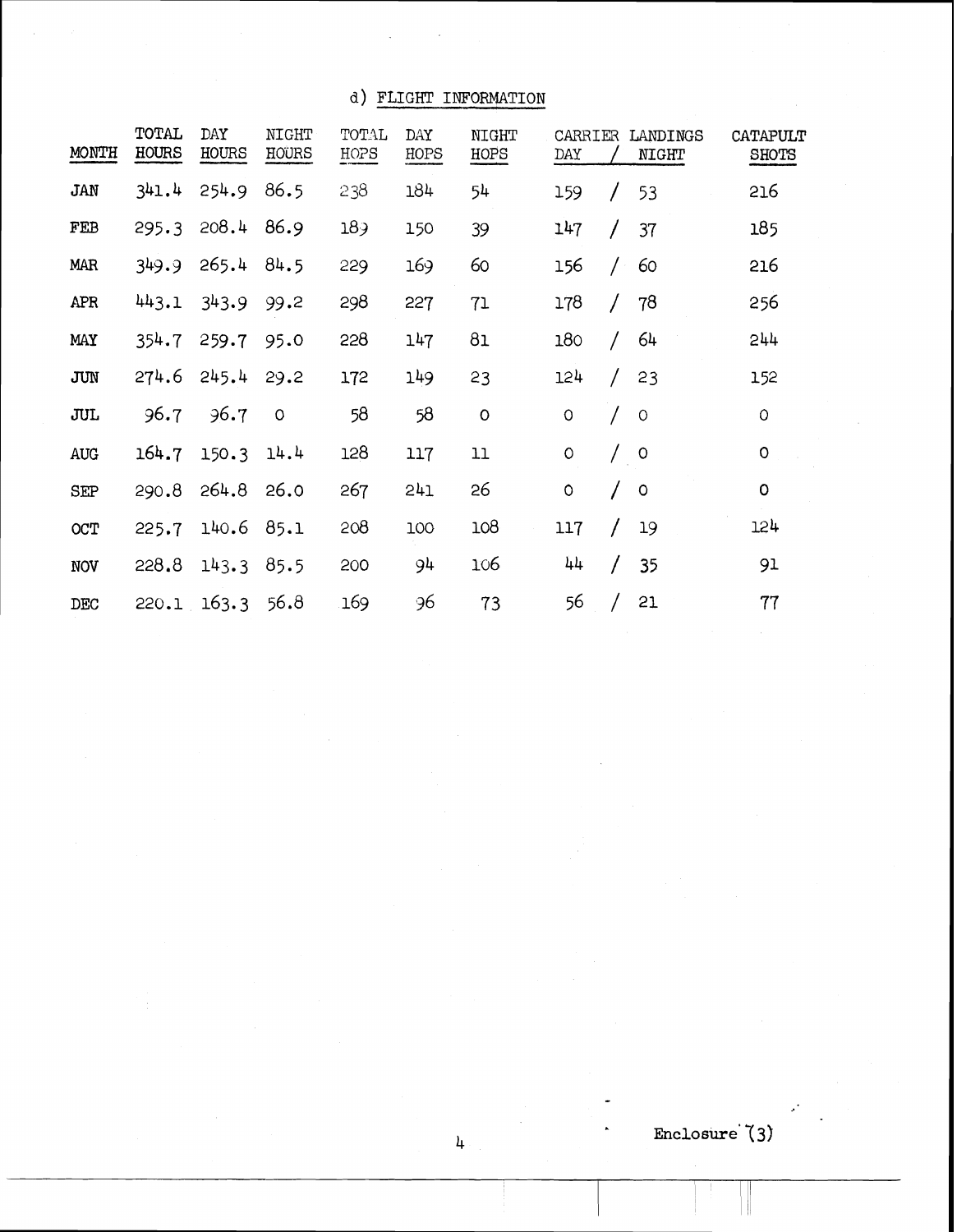| e) Ordnance Expended               |        |
|------------------------------------|--------|
| January 1970 through December 1970 |        |
| Type Ordnance                      | Amount |
| CHAFF (RNDS)                       | 590    |
| MK-24 FLARES                       | 62     |
| MK-45                              | 12     |
| MK-76                              | 975    |
| MK-81                              | 12     |
| MK-82                              | 58     |
| $MK-83$                            | 24     |
| 9mm (RNDS)                         | 240    |
| 5.00 ZUNI RKT                      | 6      |
| 2.75 RKT                           | 85     |
| AIM 9B                             | 9      |
| AIM 7D                             | 6      |
| AIM 7E                             | 11     |

**Enclosure (3)** 

 $\overline{5}$